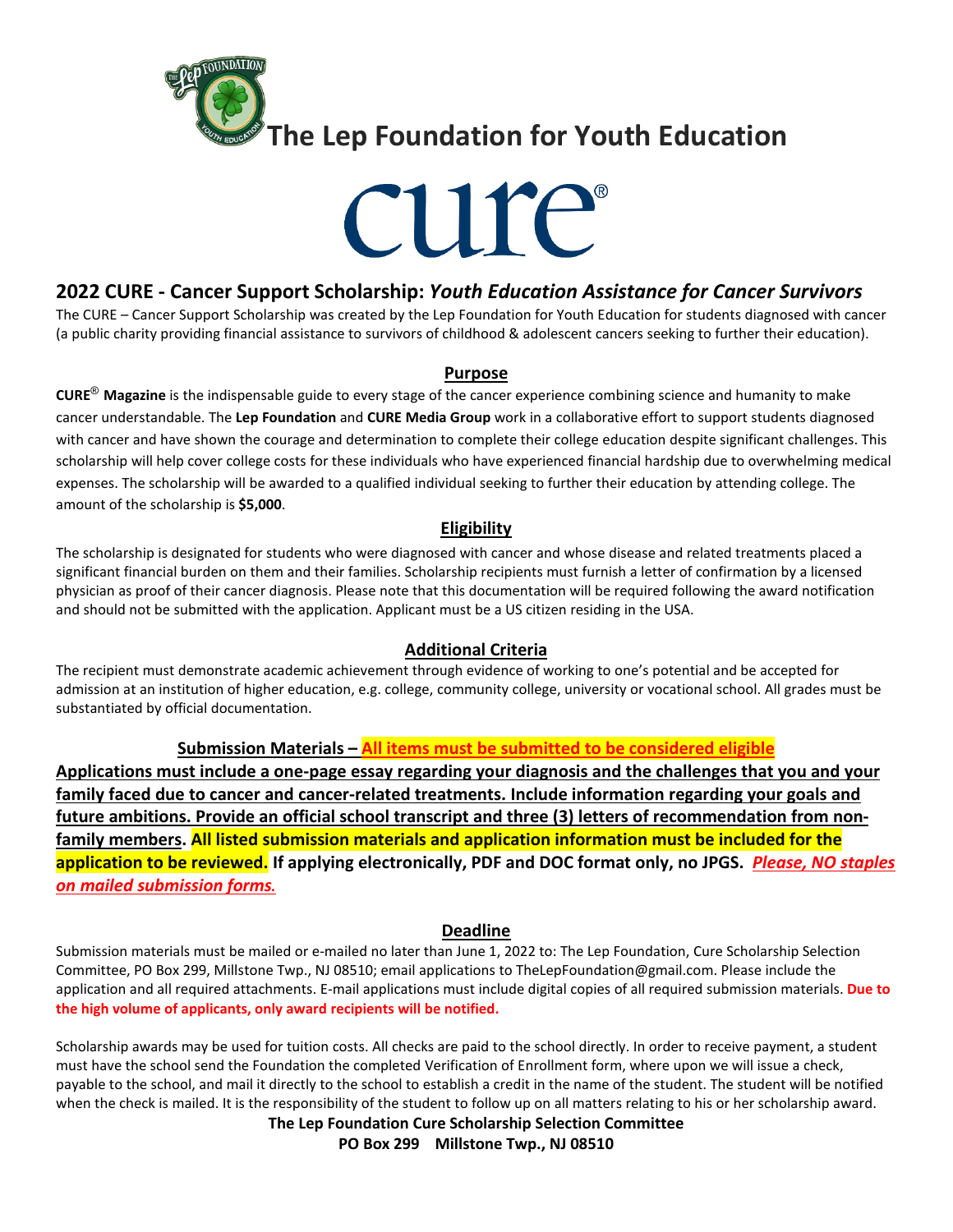

| Name:                                             |
|---------------------------------------------------|
| Address:                                          |
|                                                   |
| Phone:                                            |
| Email:                                            |
| Date of Birth:                                    |
| High School and Town, or Current College:         |
| <b>Grade Point Average:</b>                       |
| Colleges to which you have applied/been accepted: |
|                                                   |
|                                                   |
| <b>School Activities:</b>                         |
|                                                   |
|                                                   |
| <b>Community Activities:</b>                      |
|                                                   |
|                                                   |
| <b>Employment Experience:</b>                     |
|                                                   |
|                                                   |

**Financial Need Report**

**All fields must be completed to be eligible, please use N/A if not applicable**. **If student is independent, please state current income (proof will be requested).**